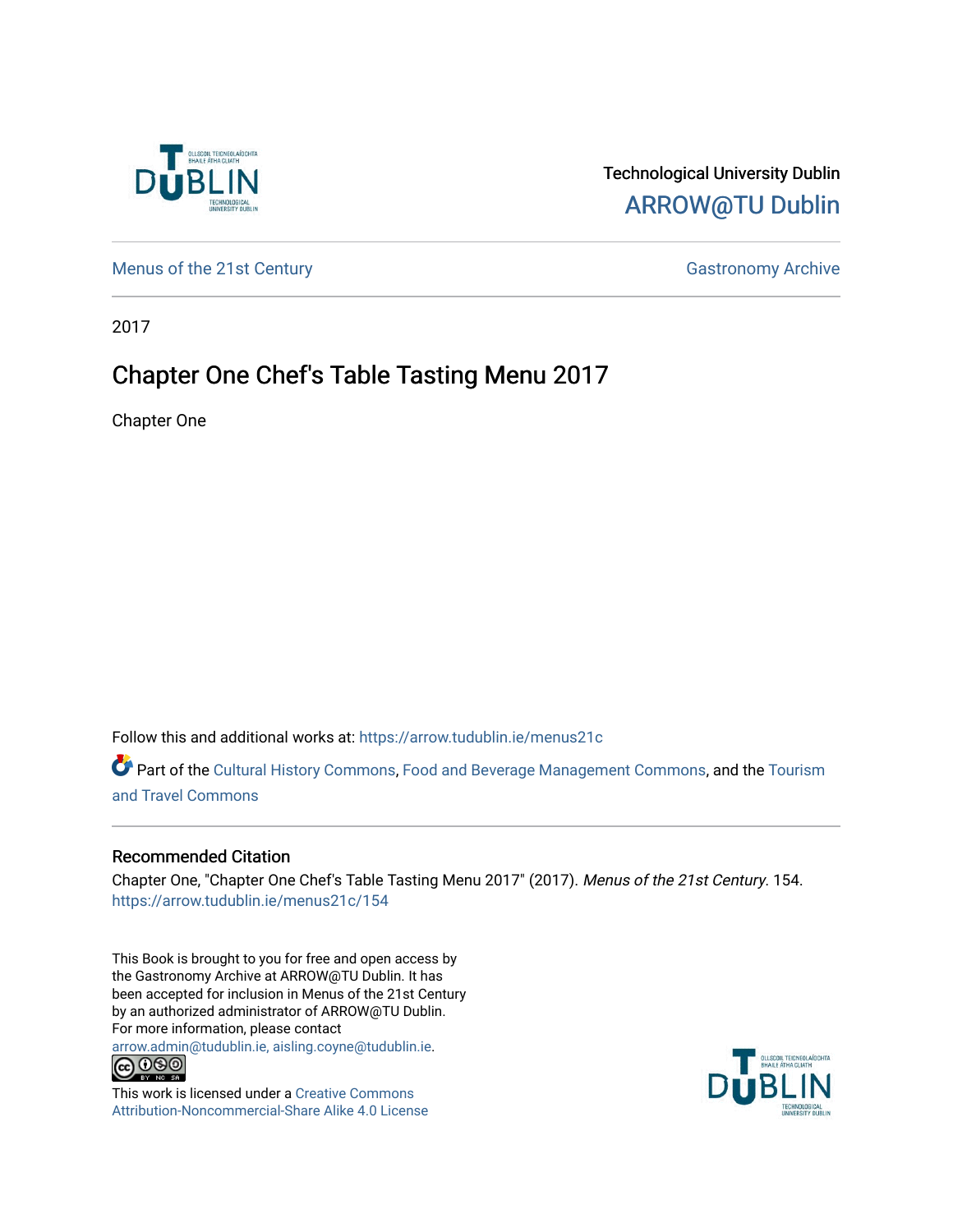

*[THE RESTAURANT](http://www.chapteronerestaurant.com/the-restaurant/) [THE FOOD](http://www.chapteronerestaurant.com/the-food/) [THE CHEF'S TABLE](http://www.chapteronerestaurant.com/chefs-table/) [PRIVATE DINING](http://www.chapteronerestaurant.com/menus/chefs-table-tasting/#) [PRE THEATRE](http://www.chapteronerestaurant.com/pre-theatre-lunch/)*

## CHEF'S TABLE TASTING

**[GALLERY](http://www.chapteronerestaurant.com/the-food/)** 

[FOUR COURSE](http://www.chapteronerestaurant.com/menus/four-course-dinner/)  [DINNER](http://www.chapteronerestaurant.com/menus/four-course-dinner/)

[TASTING MENU](http://www.chapteronerestaurant.com/menus/tasting-menu/)

[LUNCH MENU](http://www.chapteronerestaurant.com/menus/lunch-menu/)  [TASTING](http://www.chapteronerestaurant.com/menus/lunch-menu/)

[SET LUNCH MENU](http://www.chapteronerestaurant.com/menus/set-lunch-menu/)

[VEGETARIAN MENU](http://www.chapteronerestaurant.com/menus/vegetarian-menu/)

[CHEF'S TABLE](http://www.chapteronerestaurant.com/menus/chefs-table-tasting/)  [TASTING](http://www.chapteronerestaurant.com/menus/chefs-table-tasting/)

[GROUP MENU](http://www.chapteronerestaurant.com/menus/group-menu/)

[WINE & DRINKS LIST](http://www.chapteronerestaurant.com/menus/wine-list/)

[CHRISTMAS MENUS](http://www.chapteronerestaurant.com/menus/christmas-menus/)  [2016](http://www.chapteronerestaurant.com/menus/christmas-menus/)

#### BOOK A TABLE



KITCHEN (Chef's) TABLE (Sample Menu- Minimum of 4, max of 6 people)

**Japanese pearl tapioca** with St Tola goat's cheese, organic spinach, mushroom juice and Irish shiitake

*Laurent Perrier, Brut NV*

\*\*\*\*

**Charred cured mackerel and poached Carlingford oysters** with apple and lovage dressing and oyster cream

*Heinz W, Gruner Veltliner, Kamptal 2015*

\*\*\*\*

\*\*\*\*

**Wood pigeon terrine** with pickled damsons and mirabelles, foie gras parfait and warm brioche

*Maretti, Langhe Rosso, Barbera/Nebbiolo DOC 2013*

**Mulloy's smoked haddock** with fermented horseradish and cauliflower, lindi black pepper, pickled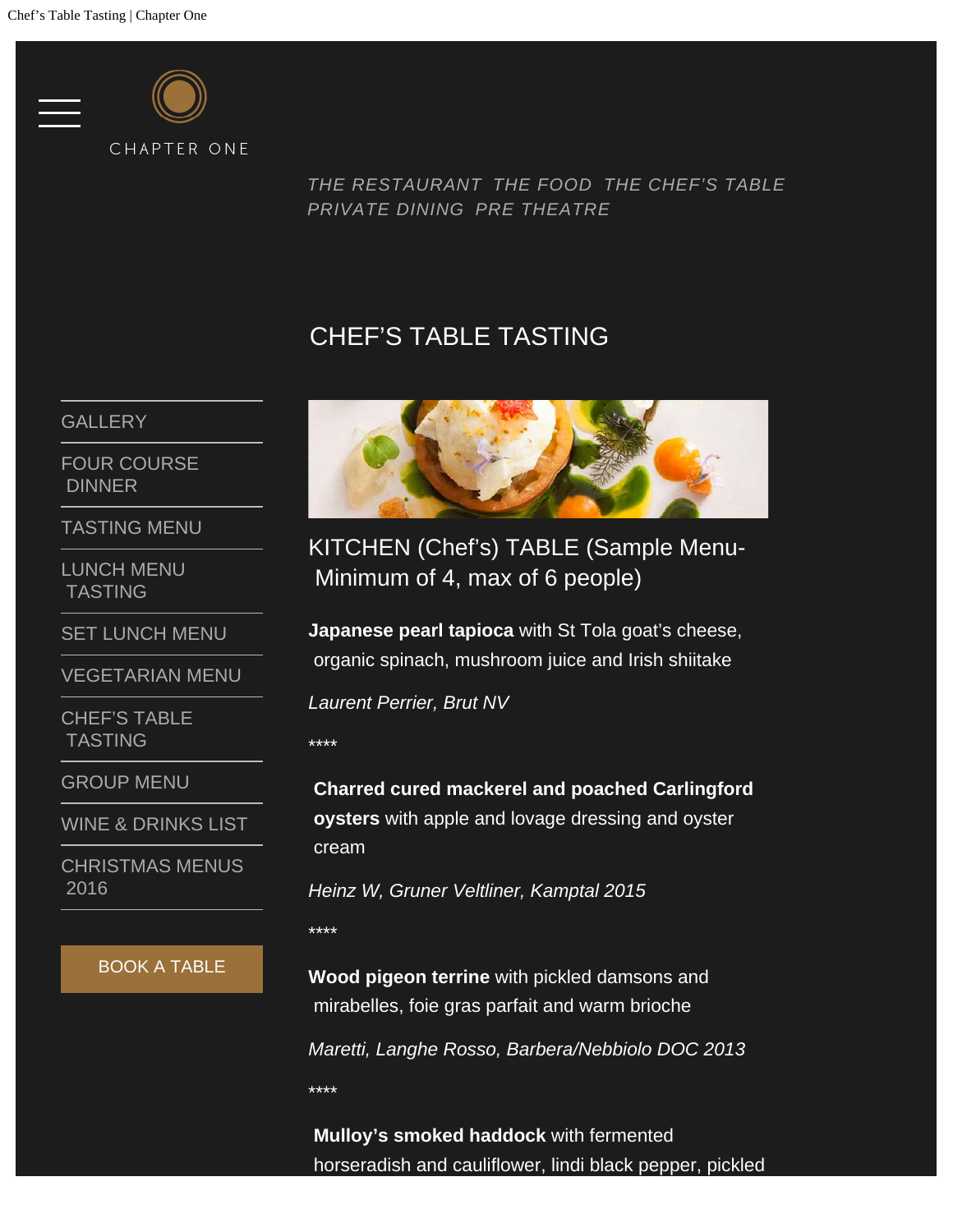red dulse and scallop

*Oremus 'Mandolas' Dry Tokaji 2012*

\*\*\*\*

**Pig's tail** stuffed with Fingal Ferguson's bacon and lobster, basil purée and mustard fruits

*Muhr van der Niepoort, Cuvee Vom Berg, Carnuntum 2013*

\*\*\*\*

**Sika venison** with salt baked parsnip and poached quince, elderberries and chocolate

*Condado de Haza, Ribera del Duero Crianza 2012* \*\*\*\*

**Warm 64% felcor chocolate** with malted stout ice cream, bourbon and charcoal crumb.

*Mouchão, Vinho Licoroso, Alentejo 2009*

\*\*\*\*

### **Tea/Coffee – Petit Fours**

Menu €100.00

Matching wines €50/Reserve Cellar selection €75.00

### TWITTER FEED